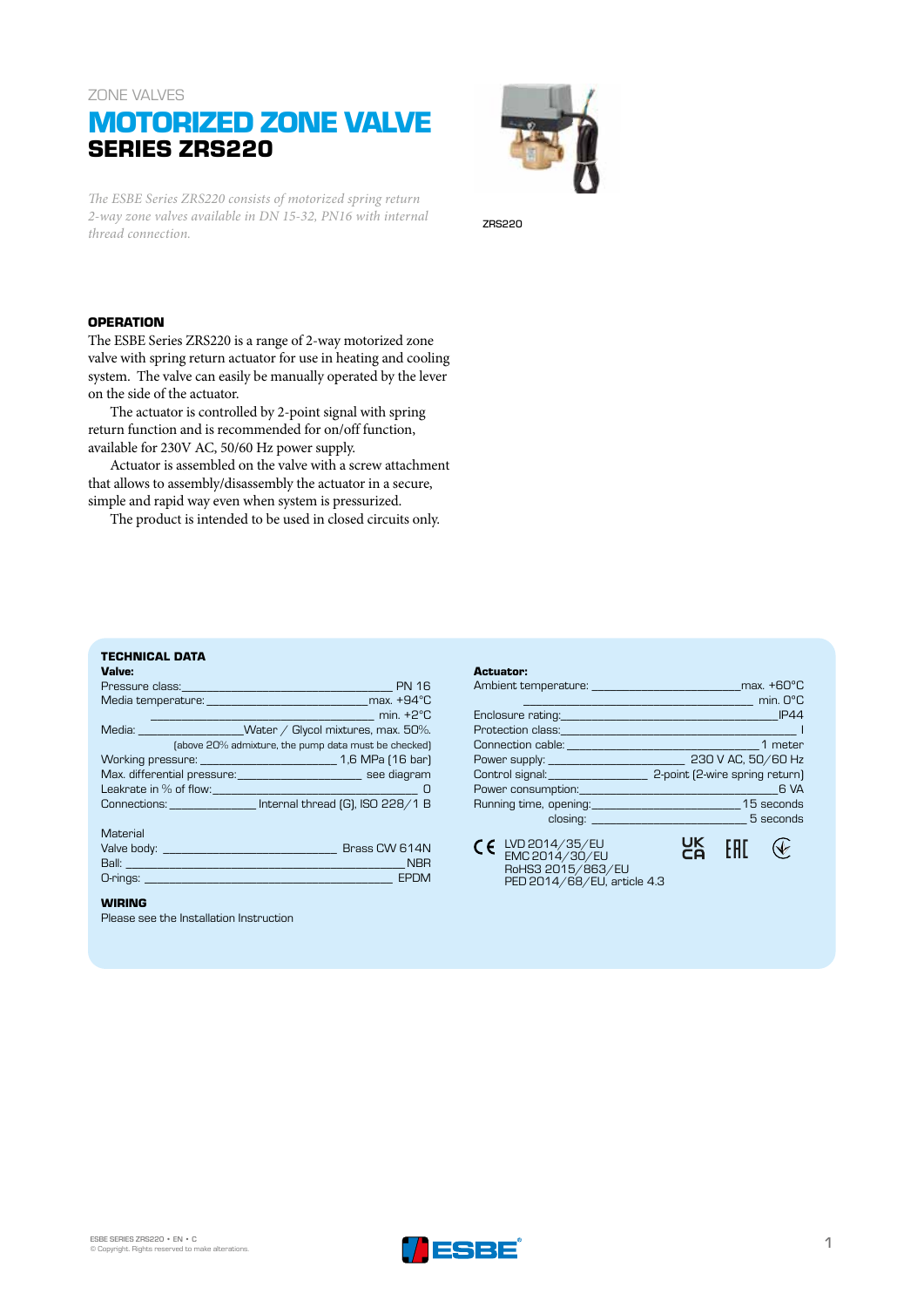# **MOTORIZED ZONE VALVE SERIES ZRS220**





## ZRS220

## **SERIES ZRS224, INTERNAL THREAD**

| Art. No. | Reference     | DN | Kvs* | Max. differential<br>pressure [kPa] | Connection     | Ά.  | B   | C  | Weight<br>[kg] | <b>Note</b> |
|----------|---------------|----|------|-------------------------------------|----------------|-----|-----|----|----------------|-------------|
| 43122100 | <b>ZRS224</b> | 15 | 3,2  | 200                                 | $G\frac{1}{2}$ | 80  | 103 | 21 | 1,01           |             |
| 43122200 |               | 20 | 4,6  | 150                                 | G 3/4"         | 89  |     |    | 1,05           |             |
| 43122300 |               | 25 | 5.7  | 100                                 | G 1"           | 93  |     | 23 | 1,13           |             |
| 43122400 |               | 32 | 10   | 80                                  | G 11/4"        | 105 | 110 | 30 | 1,50           |             |

\* Kvs-value measured as m3/h at a pressure drop of 1 bar.

### **INSTALLATION EXAMPLES**